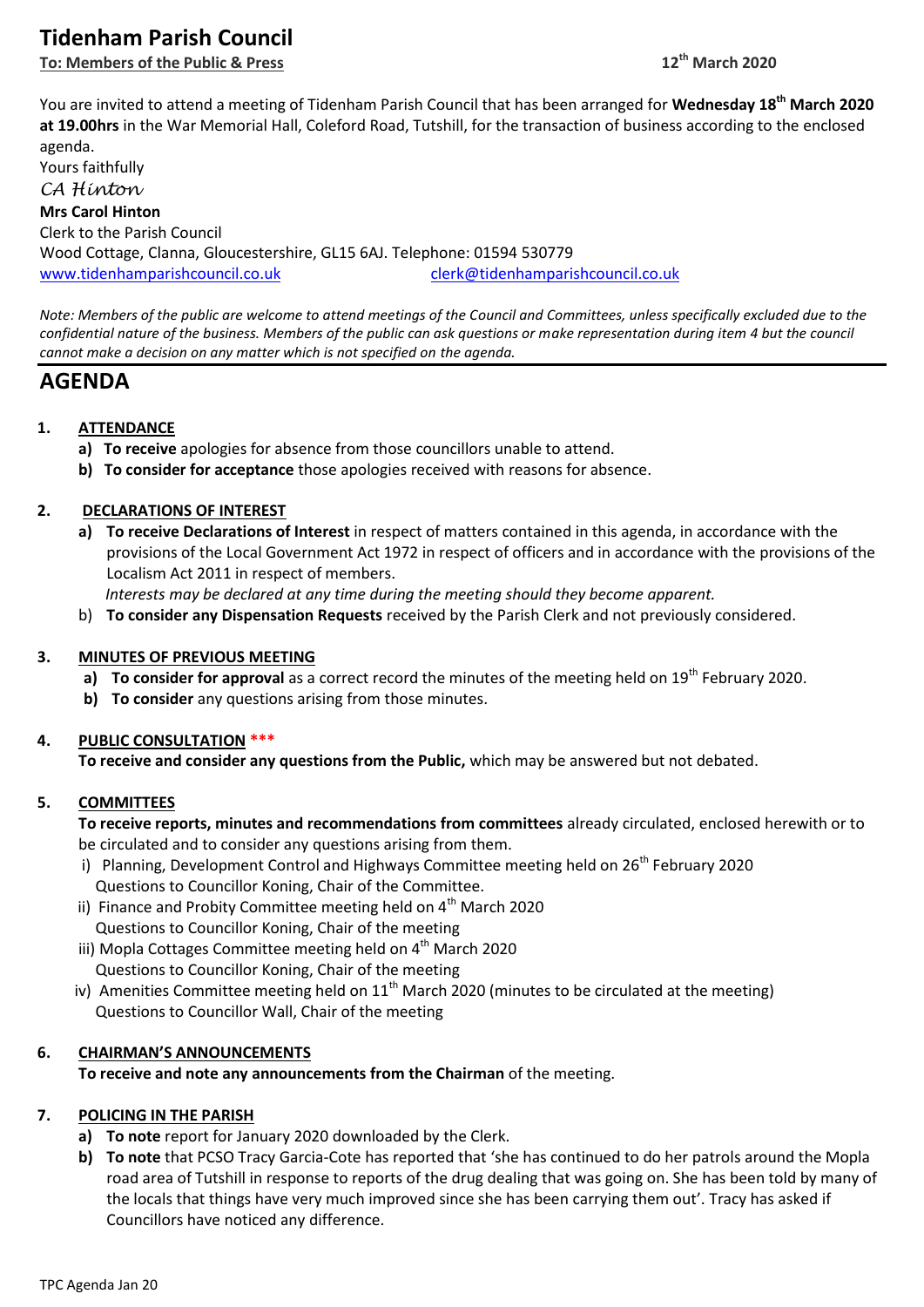**c) To note** the Community bus will be visiting on the following dates:  $22^{nd}$  March,  $6^{th}$  April,  $6^{th}$  May and  $8^{th}$  June 2020. I have been informed that the bus will be parked up in Tutshill at the layby opposite the bus stop at Elm Road on Coleford Rd from 9am till 3pm and have asked why the bus will not be visiting Sedbury as it used to.

### **8. PARISH CLERK'S REPORT**

**To receive and consider the Parish Clerk's Report**. All items requiring the council to make a decision are specified separately on this agenda.

#### **9. FINANCE**

- **a) To approve payments** according to the Financial Statement for February 2020
- **b) To receive and approve the Financial Statement** for February 2020
- **c)** To note Receipts / Payments spreadsheet as presented to the Finance Committee 4<sup>th</sup> March 2020
- **d) To note** Budget Monitoring spreadsheet as presented to the Finance Committee 4<sup>th</sup> March 2020

#### **10. EARMARKING OF FUNDS IN RESERVES**

**To consider** earmarking of funds for the following amounts for work that has been approved during the 19/20 financial year but has not yet been carried out and/or invoiced:

- **a)** £390 Dawn Cracknell for hedge trimming
- **b)** £72 replacement tree by Sedbury chemist shop
- **c)** £7920 Mark Bearcroft for church wall work
- **d)** £406.28 Gloucestershire County Council for installation of post for Beachley defibrillator relocation
- **e)** £115.89 EON for first year unmetered electricity supply to Beachley defibrillator
- **f)** £17535.60 Dean Park Contractors for re-surfacing of S&BVH car park
- **g)** £750 Tate Computer Technology for Microsoft Office Business Edition and set up of new admin laptops.
- **h)** £1032 WM Garden Services for St Luke's Churchyard gates
- **i)** £477.60 Greenfields Garden Services for play area repairs **(Total earmarked funds = £28,699.37)**

#### **11. RINGFENCING OF FUNDS IN RESERVES**

- **a) To consider** ringfencing of funds of £14,893 for future significant projects.
- **b) To consider** ringfencing of funds of £15,488 for Tump Solar Farm Community Benefit.

#### **12. INTERNAL AUDIT**

**To consider** Internal Audit Report and any actions required.

#### **13. NEWSLETTER**

- **a) To consider** inclusion of 4 advertisements in the newsletter at a charge of £100 each total income £400 towards the costs of delivery - from local businesses: Jones Butchers, Motor Services Chepstow, St John's on the Hill School and Lifestyle Express.
- **b) To consider** quotation from Storm Marketing for the design of Newsletter of £150.00 plus VAT total cost £180
- **c) To consider** quotation from Hanley Court printers for the printing and packaging (suitable for delivery to the Royal Mail distribution centre, Swindon) of 3000 newsletters of £595 (no VAT)
- **d) To consider** use of Royal Mail Door to Door Service for distribution of the Spring Newsletter cost £500 plus VAT – total cost £600
- **e) To consider** Clerk to pay agreed amounts as and when they are required.

## **14. NEIGHBOURHOOD DEVELOPMENT PLAN**

**To consider** appointment of Dr Andrea Pellegram as NDP expert to facilitate an informal meeting for Parish Councillors to discuss the details, pros and cons of the production of an NDP. Cost £450 plus mileage @ 55p per mile.

#### **15. ANNUAL PARISH MEETING**

- **a) To note** Annual Parish Meeting booked for Thursday 21<sup>st</sup> May 2020 7pm at Sedbury and Beachley Village Hall John Grimshaw, Wyevalley Cycleway, to give presentation.
- **b) To consider** expenditure of £18 for hire of Tidenham Chase Old School hall for a further Parish Meeting proposed for Saturday  $6<sup>th</sup>$  June from 10am to 1pm (meeting from 10.30am to 12.30am)

#### **16. TUTSHILL WAR MEMORIAL HALL AND RECREATION GROUND TRUST**

TPC Agenda Jan 20 **To consider** how the existing Agreement between the Trust and the Parish Council, due to come to an end in December 2020, should be managed so that a future relationship between the 2 parties can be agreed.